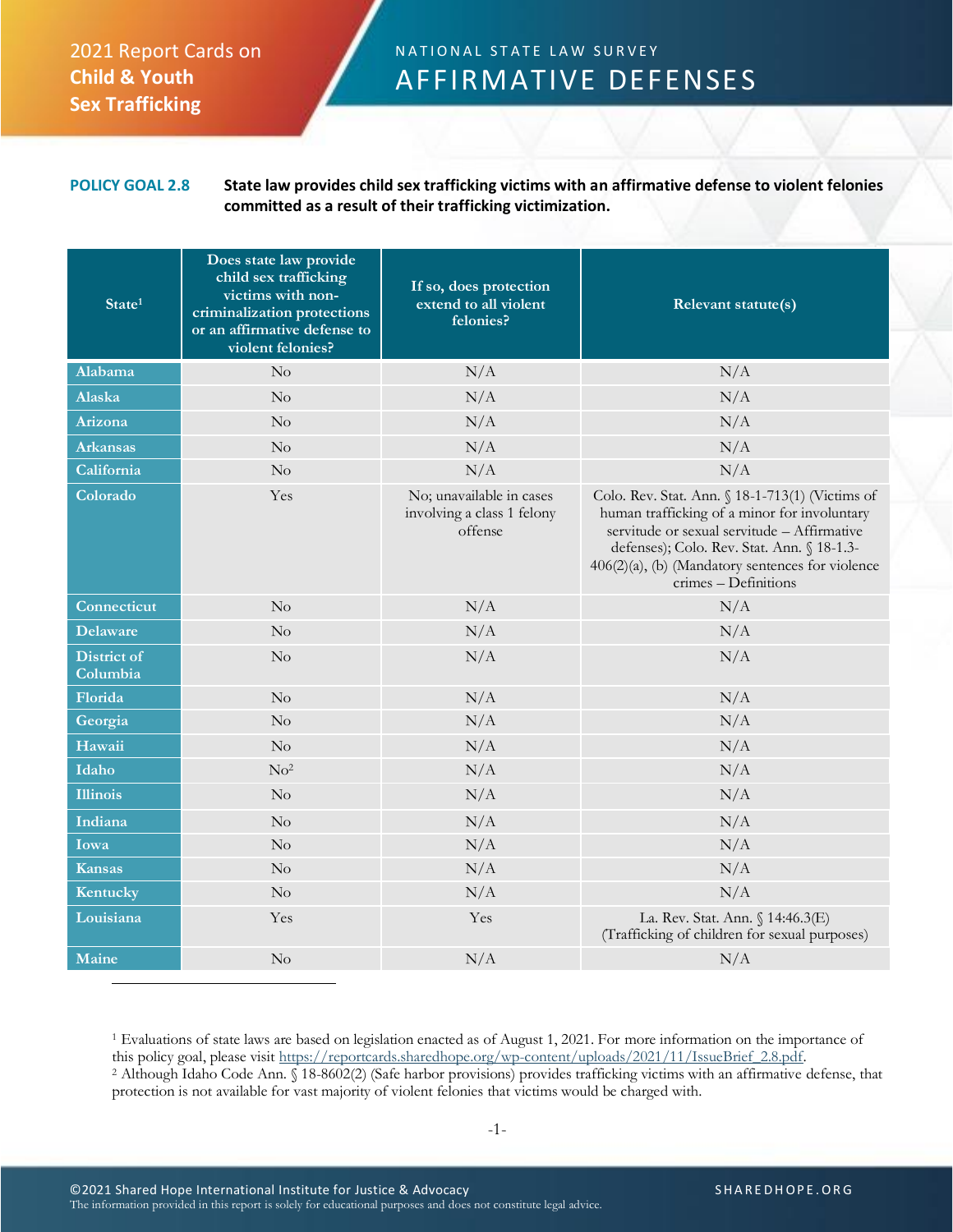| State <sup>1</sup>       | Does state law provide<br>child sex trafficking<br>victims with non-<br>criminalization protections<br>or an affirmative defense to<br>violent felonies? | If so, does protection<br>extend to all violent<br>felonies? | Relevant statute(s)                                                                                               |  |
|--------------------------|----------------------------------------------------------------------------------------------------------------------------------------------------------|--------------------------------------------------------------|-------------------------------------------------------------------------------------------------------------------|--|
| Maryland                 | $\rm No$                                                                                                                                                 | N/A                                                          | N/A                                                                                                               |  |
| <b>Massachusetts</b>     | $\rm No$                                                                                                                                                 | N/A                                                          | N/A                                                                                                               |  |
| Michigan                 | $\rm No$                                                                                                                                                 | N/A                                                          | N/A                                                                                                               |  |
| Minnesota                | $\rm No$                                                                                                                                                 | N/A                                                          | N/A                                                                                                               |  |
| Mississippi              | No                                                                                                                                                       | N/A                                                          | N/A                                                                                                               |  |
| Missouri                 | $\rm No$                                                                                                                                                 | N/A                                                          | N/A                                                                                                               |  |
| Montana                  | No                                                                                                                                                       | N/A                                                          | N/A                                                                                                               |  |
| <b>Nebraska</b>          | No                                                                                                                                                       | N/A                                                          | N/A                                                                                                               |  |
| Nevada                   | $\rm No$                                                                                                                                                 | N/A                                                          | N/A                                                                                                               |  |
| <b>New</b><br>Hampshire  | No                                                                                                                                                       | N/A                                                          | N/A                                                                                                               |  |
| New Jersey               | $\rm No$                                                                                                                                                 | N/A                                                          | N/A                                                                                                               |  |
| <b>New Mexico</b>        | $\rm No$                                                                                                                                                 | N/A                                                          | N/A                                                                                                               |  |
| New York                 | $\rm No$                                                                                                                                                 | N/A                                                          | N/A                                                                                                               |  |
| <b>North</b><br>Carolina | $\rm No$                                                                                                                                                 | N/A                                                          | N/A                                                                                                               |  |
| North Dakota             | $\rm No$                                                                                                                                                 | N/A                                                          | N/A                                                                                                               |  |
| Ohio                     | $\rm No$                                                                                                                                                 | N/A                                                          | N/A                                                                                                               |  |
| Oklahoma                 | Yes                                                                                                                                                      | Yes                                                          | Okla. Stat. tit. 21, § 748.2(E) (Rights of victims<br>of human trafficking - Civil action against<br>perpetrator) |  |
| Oregon                   | Yes                                                                                                                                                      | Yes                                                          | Or. Rev. Stat. § 163.269 (Victim assertion of<br>defense of duress); Or. Rev. Stat. § 163.261<br>(Definitions)    |  |
| Pennsylvania             | No                                                                                                                                                       | N/A                                                          | N/A                                                                                                               |  |
| <b>Rhode Island</b>      | $\rm No$                                                                                                                                                 | N/A                                                          | N/A                                                                                                               |  |
| South<br>Carolina        | Yes                                                                                                                                                      | Yes                                                          | S.C. Code § 16-3-2020(F)<br>(Trafficking in persons; penalties; defenses)                                         |  |
| South Dakota             | $\rm No$                                                                                                                                                 | N/A                                                          | N/A                                                                                                               |  |
| Tennessee                | Yes <sup>3</sup>                                                                                                                                         | No                                                           | Tenn. Code Ann. § 39-11-611 (Self-defense)                                                                        |  |
| <b>Texas</b>             | $\rm No$                                                                                                                                                 | N/A                                                          | N/A                                                                                                               |  |
| Utah                     | $\rm No$                                                                                                                                                 | N/A                                                          | N/A                                                                                                               |  |
| Vermont                  | Yes                                                                                                                                                      | Yes                                                          | Vt. Stat. Ann. tit. 13, § 2652(c)(2) (Human<br>trafficking)                                                       |  |
| Virginia                 | $\rm No$                                                                                                                                                 | N/A                                                          | N/A                                                                                                               |  |
| Washington               | $\rm No$                                                                                                                                                 | N/A                                                          | N/A                                                                                                               |  |
| West Virginia            | $\rm No$                                                                                                                                                 | N/A                                                          | N/A                                                                                                               |  |

<sup>3</sup> Tenn. Code Ann. § 39-11-611(b)–(d)(3) (Self-defense) allows child sex trafficking victims to assert self-defense, providing an exception to requirements that the person not be engaged in conduct that would constitute a felony or Class A misdemeanor or other specified behavior at the time they used force against another.